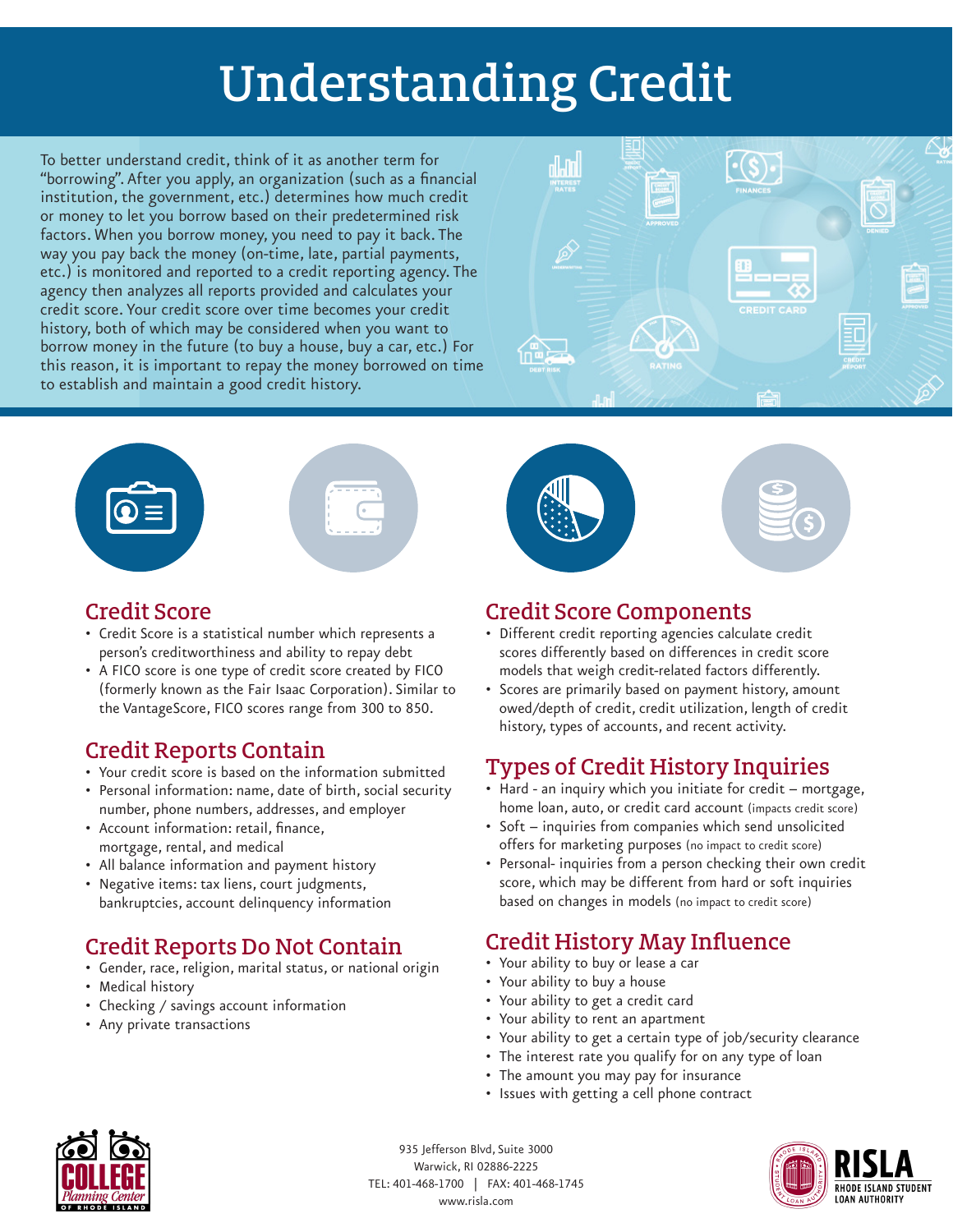# Understanding Credit (continued...)



### Improving Your Credit Score / Building a Strong Credit History

- Pay all your bills on time
- Pay off any secured loans
- Keep balances low on credit cards and other revolving credit
- Apply selectively for new credit, but only when necessary
- Do not close unused credit cards (with no fees)
- Dispute any inaccuracies on credit reports

# **CARD** .<br>234 5678 123

Building a Credit History Without a Credit Card Using credit cards responsibly is one of the easier ways to begin building credit. However, if you're against credit cards or prefer not to get one,

there are other ways to establish and maintain good credit history

- Repay student loans as soon as possible
- Obtain and repay a cosigned loan
- Use a credit builder loan
- Pay your bills on time (although not all will be reported to credit bureaus, it creates a good habit)

#### Actions that Adversely Affect Your Credit Score

- Defaulting on any loan
- Forgetting to make loan payments
- Making late loan payments
- Making purchases that exceed revolving credit limits
- Opening several new accounts in a short period of time
- Having too few lines of credit
- Filing for bankruptcy

#### Attributes of Creditworthy Applicants • Stability of income, employment, and housing

- Consistency in paying bills on time over time
- Having a credit score that exceeds the lender's minimum for approval
- Having a qualified cosigner



#### Risk Factors Lenders May Consider

- Current credit score/credit history
- Stability of income/employment
- Current existing debt
- Value of security (where applicable)
- Other financial resources/reserves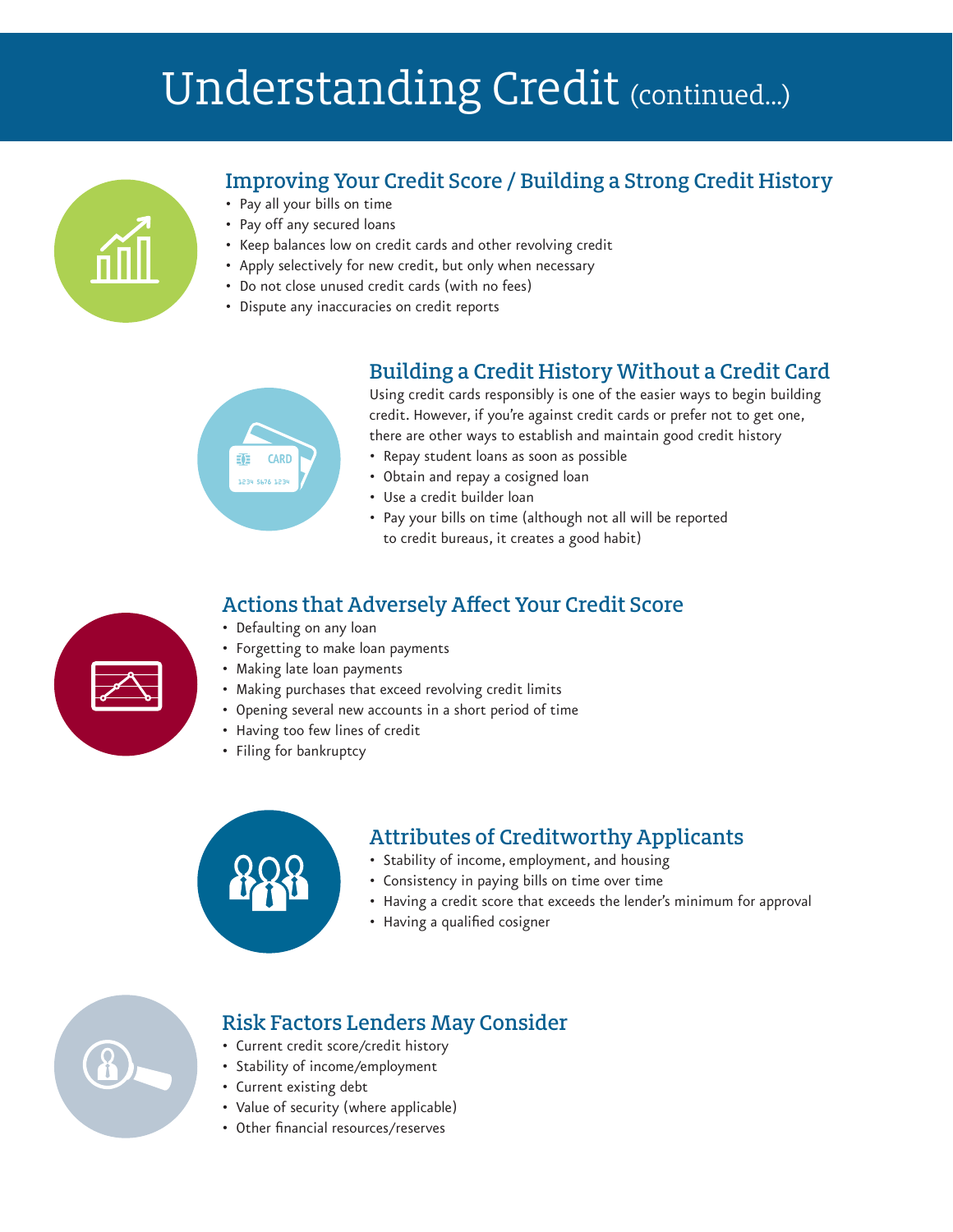# Credit Cards

#### Credit Cards to Minors

A great way to establish good credit history is to use a credit card. But responsible purchases are key!

To address issues with credit card abuses, the Credit CARD Act of 2009 included several requirements for the protection of young consumers. These protections included:

- Anyone under the age of 21 requires a cosigner (over 21) or an independent means of repaying the obligation
- If a credit card is cosigned, credit limit increases must be approved by the cosigner in writing
- Card issuers can no longer offer tangible items to induce student to apply for credit cards on campus, near campus, or at a college event

#### Options for Students Seeking a Credit Card

- Consult with a family member
- Apply for a card with a cosigner
- Get added as an authorized user on a parent's credit card
- Consider a prepaid card

#### Smart Credit Card Use

Besides knowing where your credit card is at all times, other key hints for smart credit card use include:

- Understand all terms and conditions
- Budget for the monthly/annual fees
- Know the interest rate (and avoid paying it by carrying no balance)
- Use your card only for budgeted expenses or emergencies
- Make all payments on time
- Payoff your balance every month for budgeted expenses
- Payoff the balance from emergency use as quickly as possible

| 60 |
|----|
|    |

| <b>Advantages</b>                                                | <b>Disadvantages</b>                                     |
|------------------------------------------------------------------|----------------------------------------------------------|
| Ability to access emergency funds                                | Fees                                                     |
| Excellent way to establish and maintain good credit history      | High interest rates on balances not paid in full monthly |
| Convenience when making online purchases                         | Short or no grace period                                 |
| Provides access to rewards through credit card points<br>program | Potential to harm credit history                         |
| Minimizes need to carry large sums of cash                       | Compulsive/impulse purchase & emotion spending           |

Disclaimer: The information contained in this document is not legal, tax, or investment advice. It is only a general overview of the subject presented. The Rhode Island Student Loan Authority, a non-profit quasi-state agency, does not provide professional advice on financial, tax, or legal matters. You are urged to consult your financial, tax, and legal advisors for advice. RISLA does not endorse or promote any commercial supplier, product, or service.